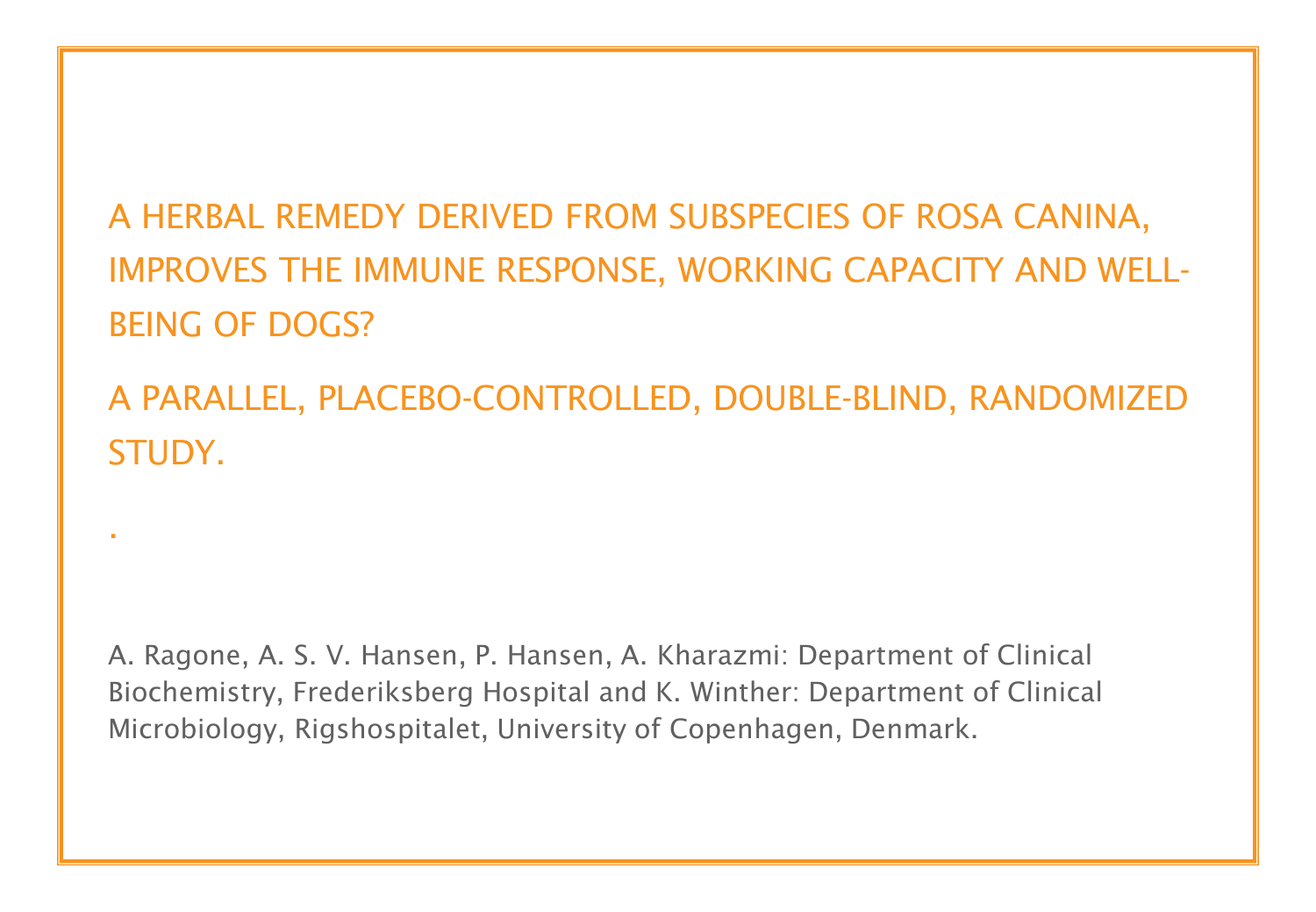#### PURPOSE

.

LITOPET® a standardised powder made from sub-species of rose hip (Rosa Canina), produced by Hyben Vital®, Langeland, Denmark, has shown anti-inflammatory properties and improves the flexibility of joints and well-being in humans with osteoarthritis as well as in racing horse.

It has also been demonstrated that the present powder improves the quality of human cartilage cells. The present study aimed to test whether the same powder might improve the immune response, working capacity and well-being of dogs.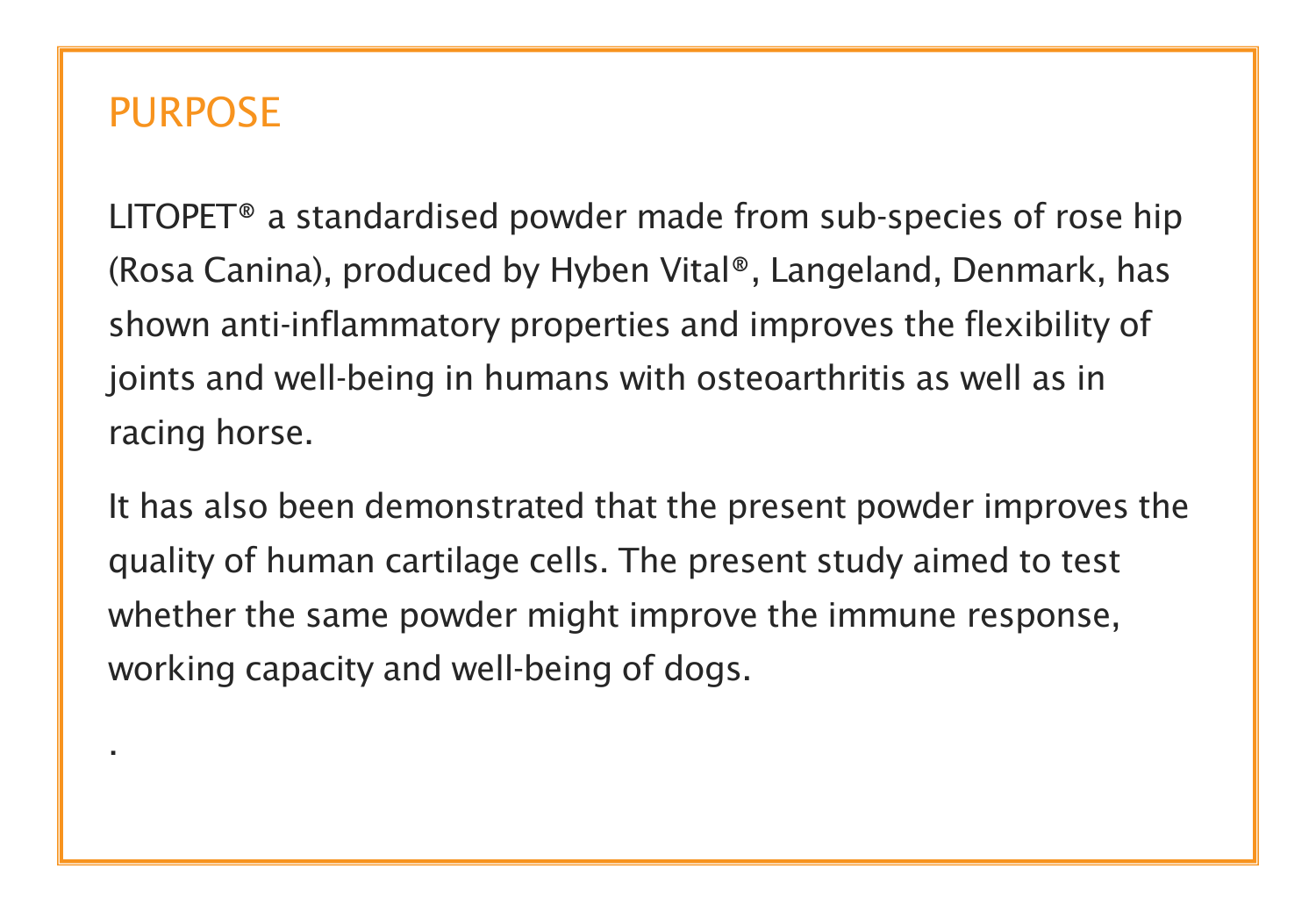#### METHODS I

68 Greyhounds represented by both sexes mean age 4.25 years +/- 1.75 and weight 30.95 kg +/- 4.0 were randomly allocated to either LITOPET® or placebo treatment for a three-month period.

The animals were randomized in blocks of three with two dogs given LITOPET® 10 gram daily as a dry powder added to the food and one dog given the same amount of placebo powder with a similar taste, odour and colour.

Both groups were then treated for a three-month period.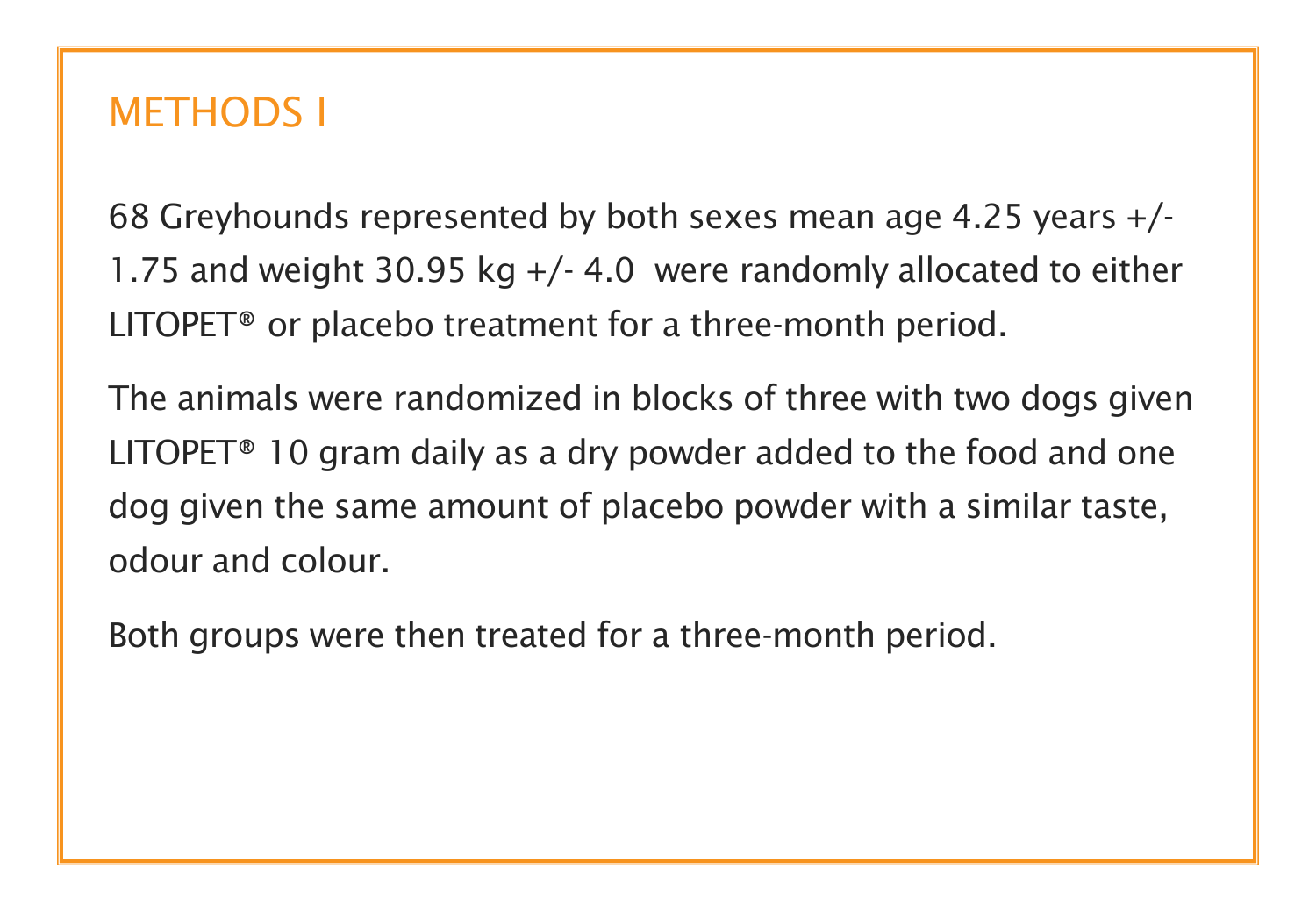### METHODS II

The anti-inflammatory capacity was estimated as chemotaxis of peripheral blood neutrophil leucocytes using a Boyden chamber and opsonized zymosan as a trigger and by estimating the total leucocyte count.

Anti-oxidative capacity was estimated by using chemiluminescence.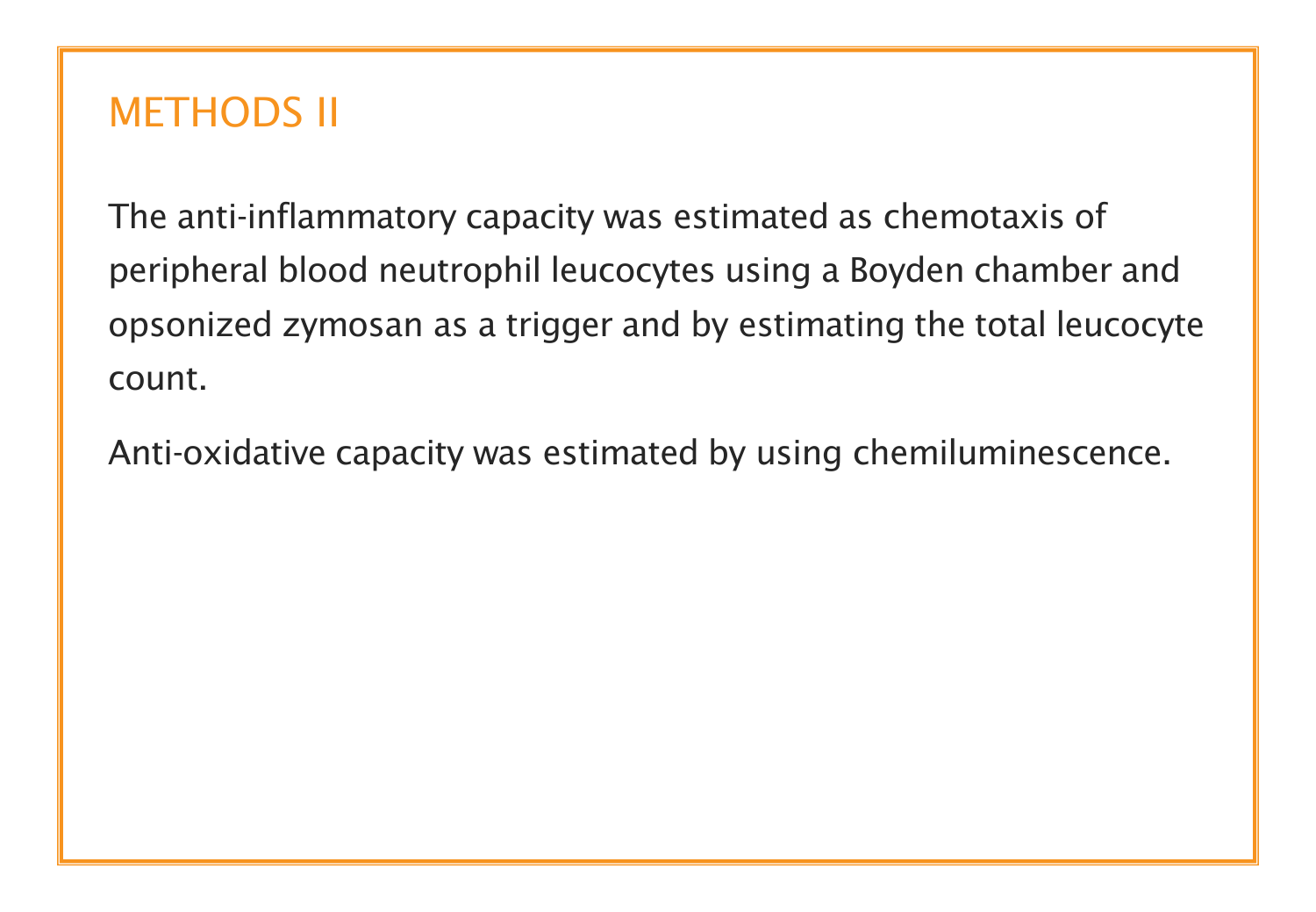#### METHODS III

Working capacity, endurance, motivation for different activities including training, litheness, speed, mood and quality of the fur was evaluated by the staff training the dogs by using standardised questionnaires after 6 and 12 weeks, respectively.

In addition speed was estimated as meter/second in hounds during competition. LITOPET® and placebo treated dogs were compared using Mann-Whitney. A p value of 0.050 or less was regarded as statistically significant.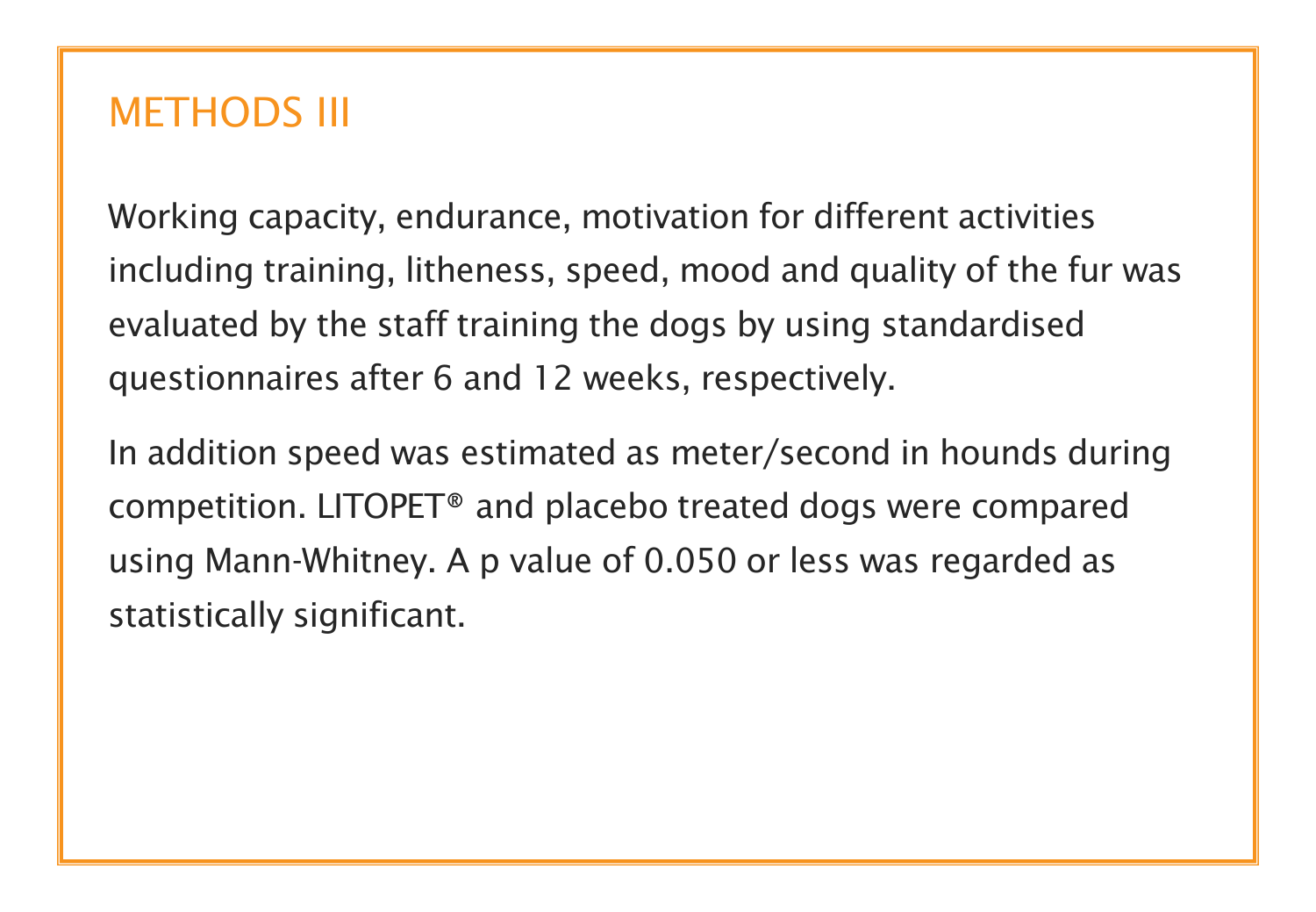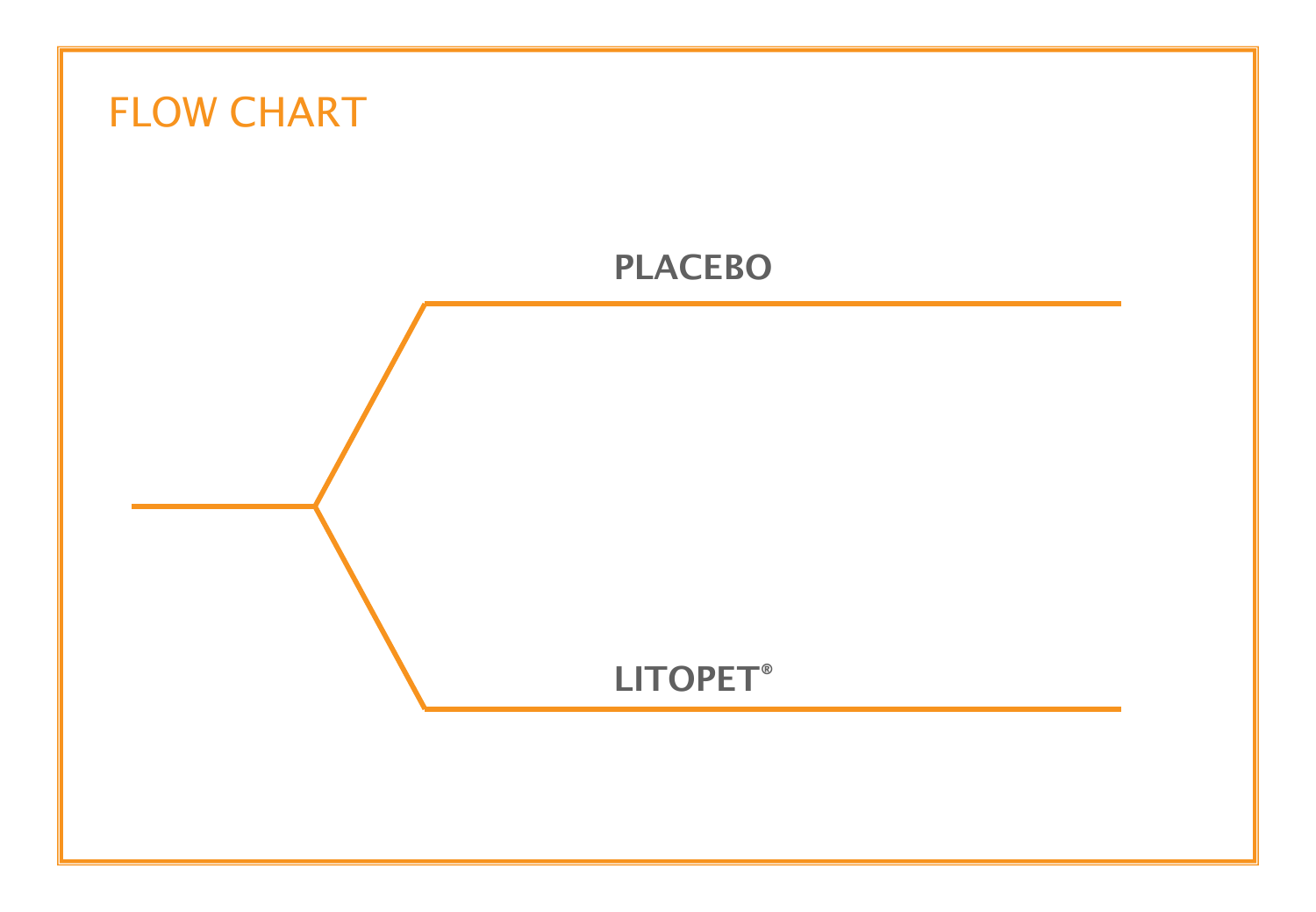# OXIDATIVE DEGRADATION

**OXIDATIVE DEGRADATION: Iron can rust and desintegrade** oxidative anions are liberated from leucocytes

a) Proteins (enzymes), fatty acids and DNA are degradated b) Cells and tissue are destroyed

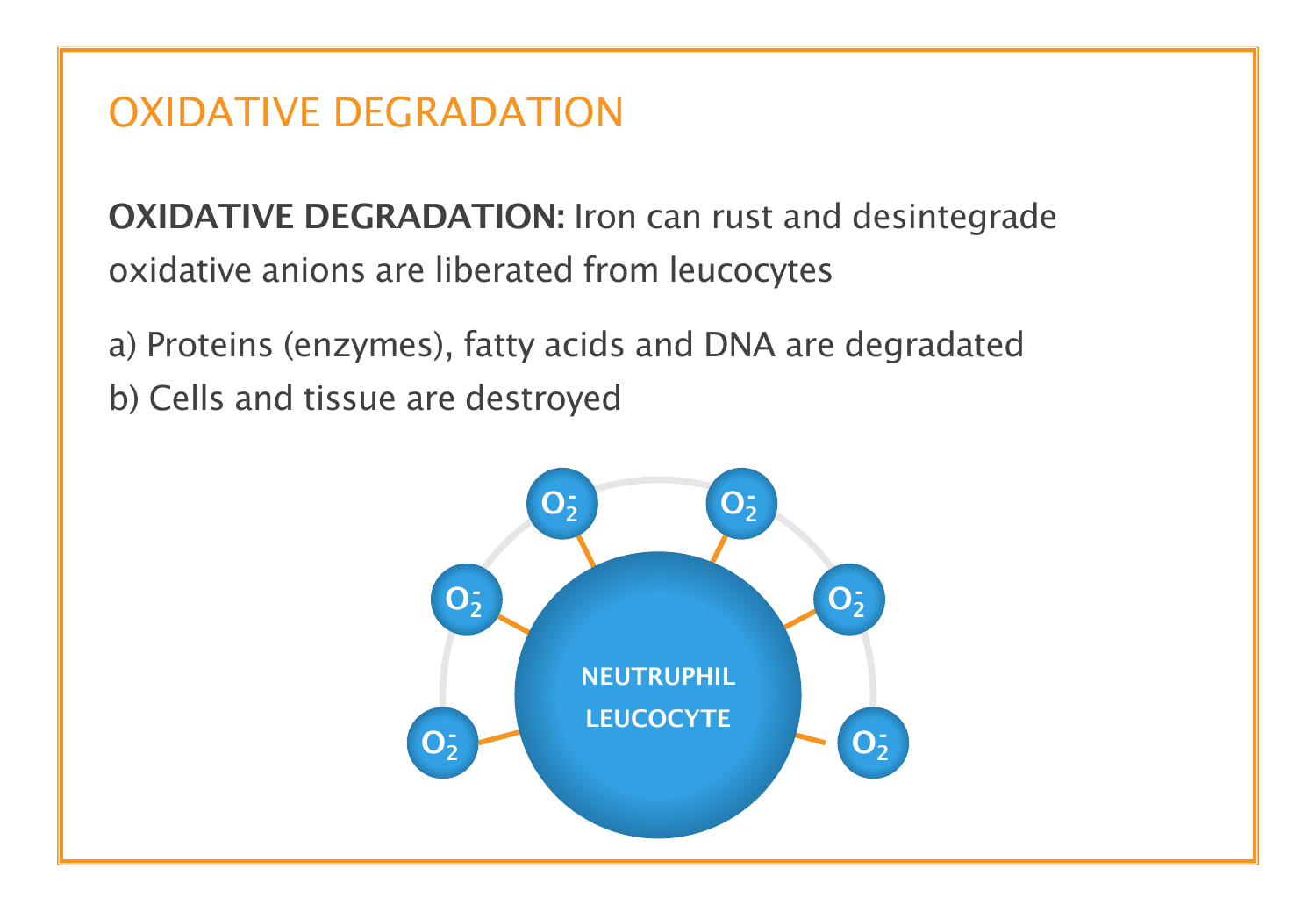# CHEMILUMINESCENSE

In vitro chemiluminescense from neutrophils (released of oxidative anions) before and after the addition of LITOPET®.

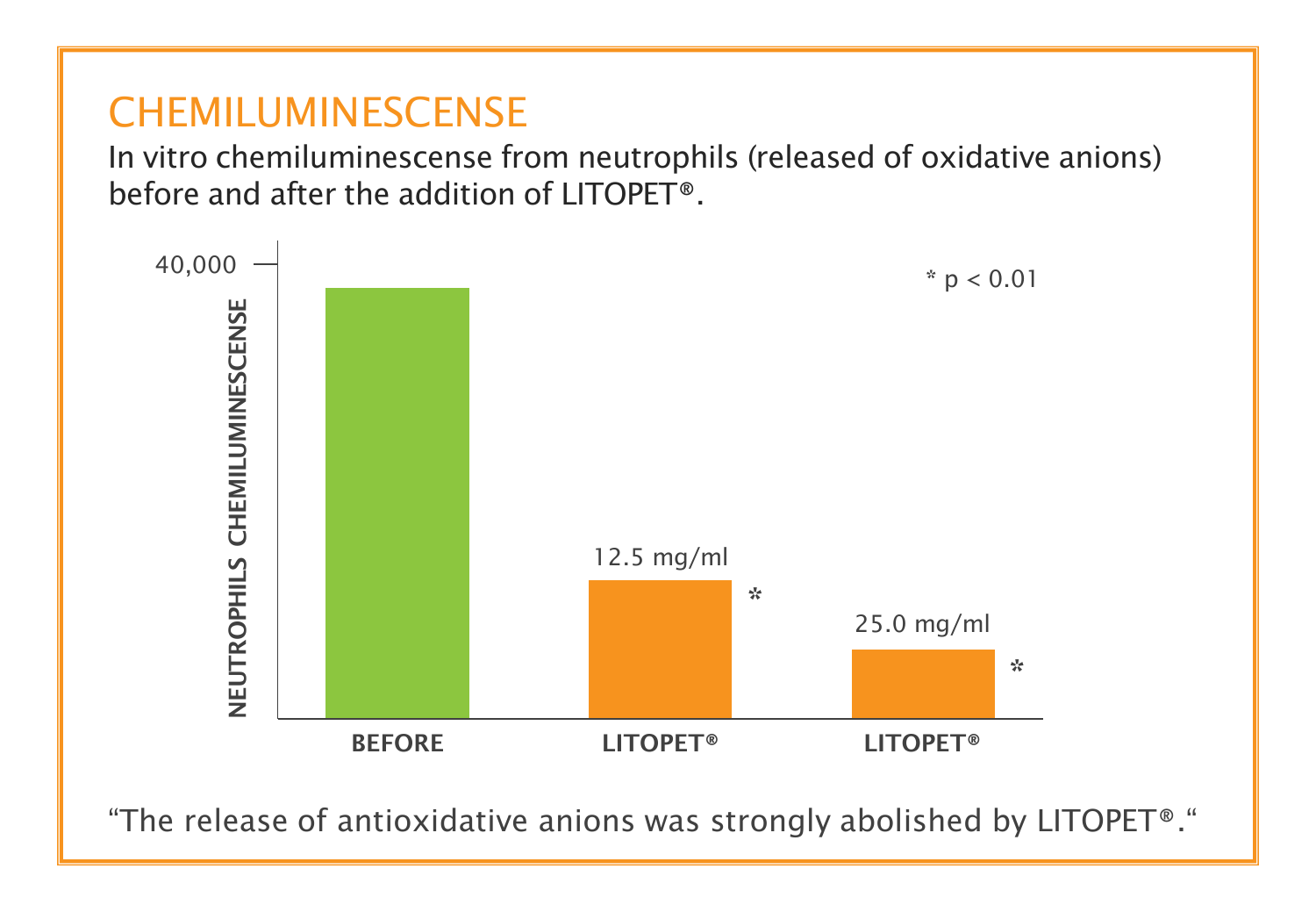### **CHEMOTAXIS**

In vitro neutrophil chemotaxis before and after the addition of LITOPET®

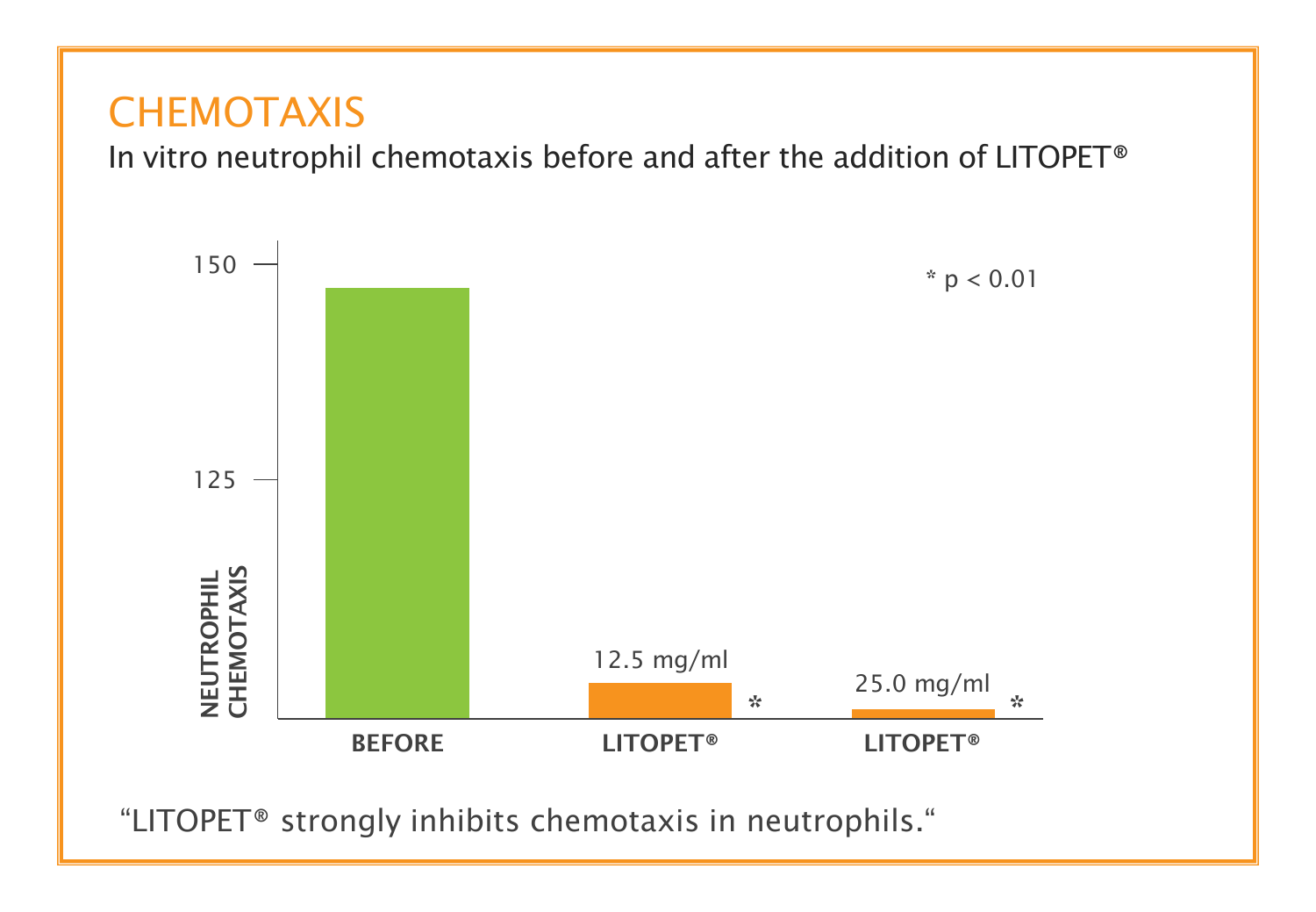# CHEMILUMINESCENSE

Chemiluminenscense from neutrophils (release of oxidative anions) in greyhounds before and after three months treatment with 10 g daily LITOPET®.

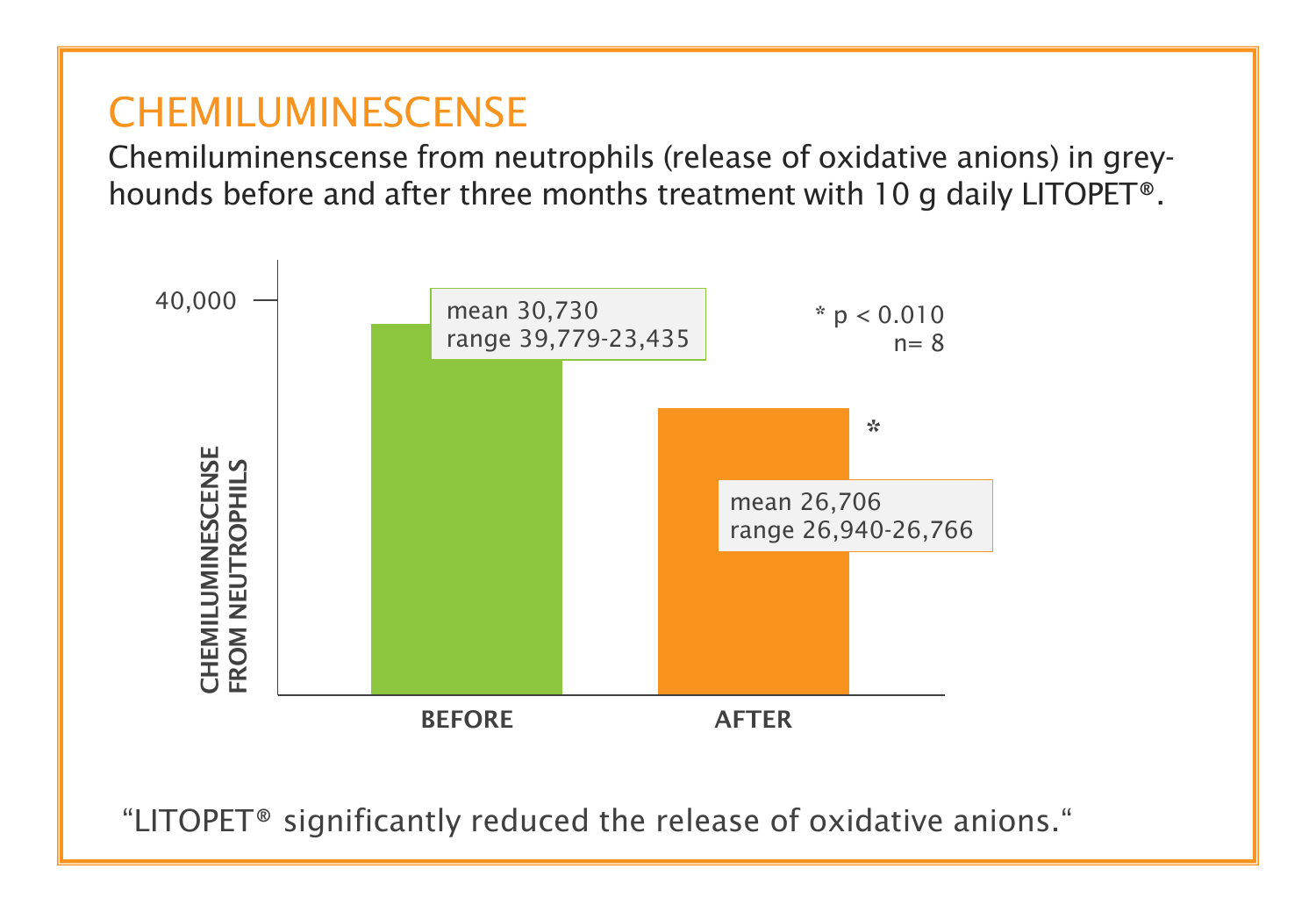# LEUCOCYTE COUNT

Influence of three month treatment with LITOPET® on leucocytes.



"Three month treatment resulted in a significant decline in total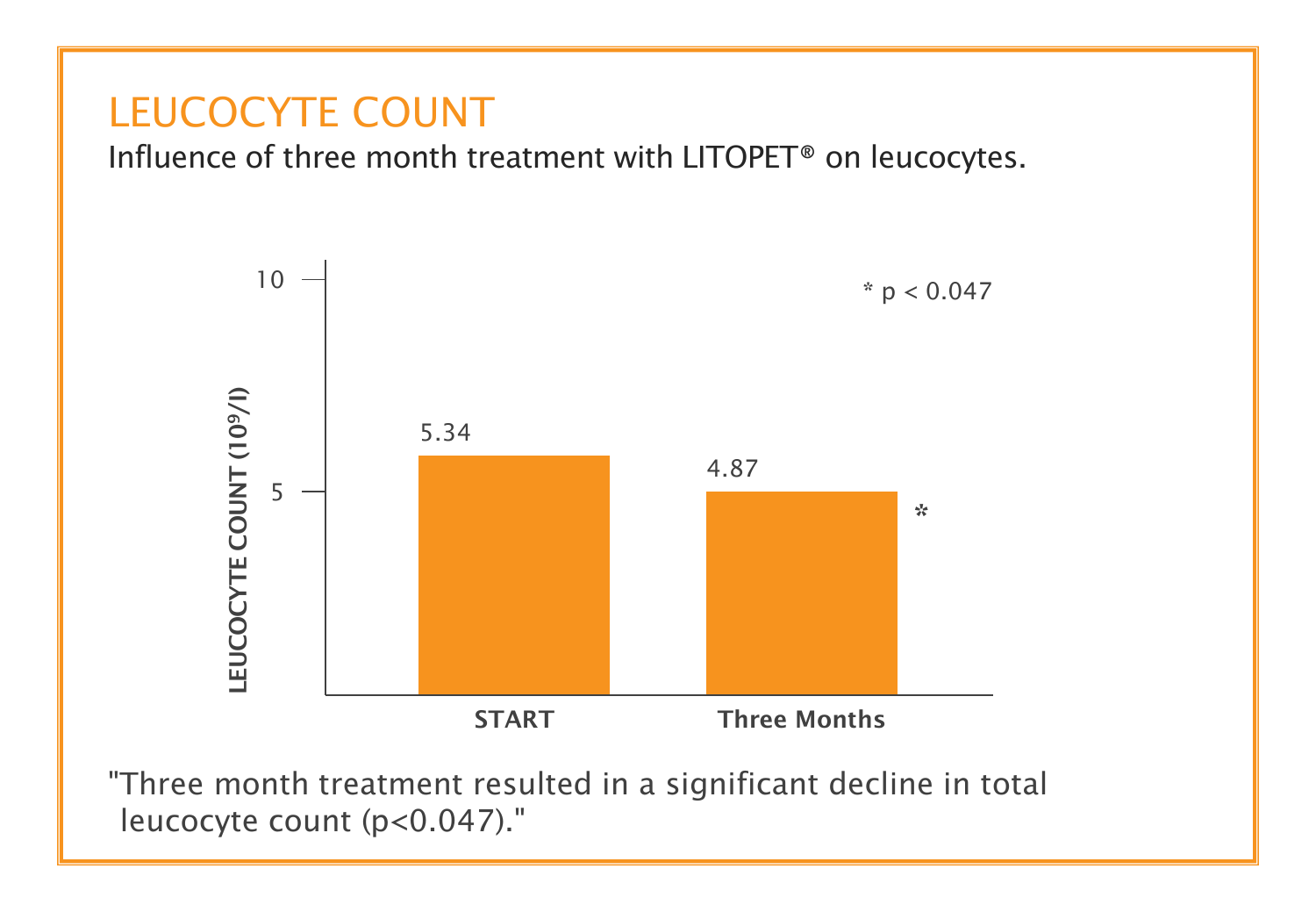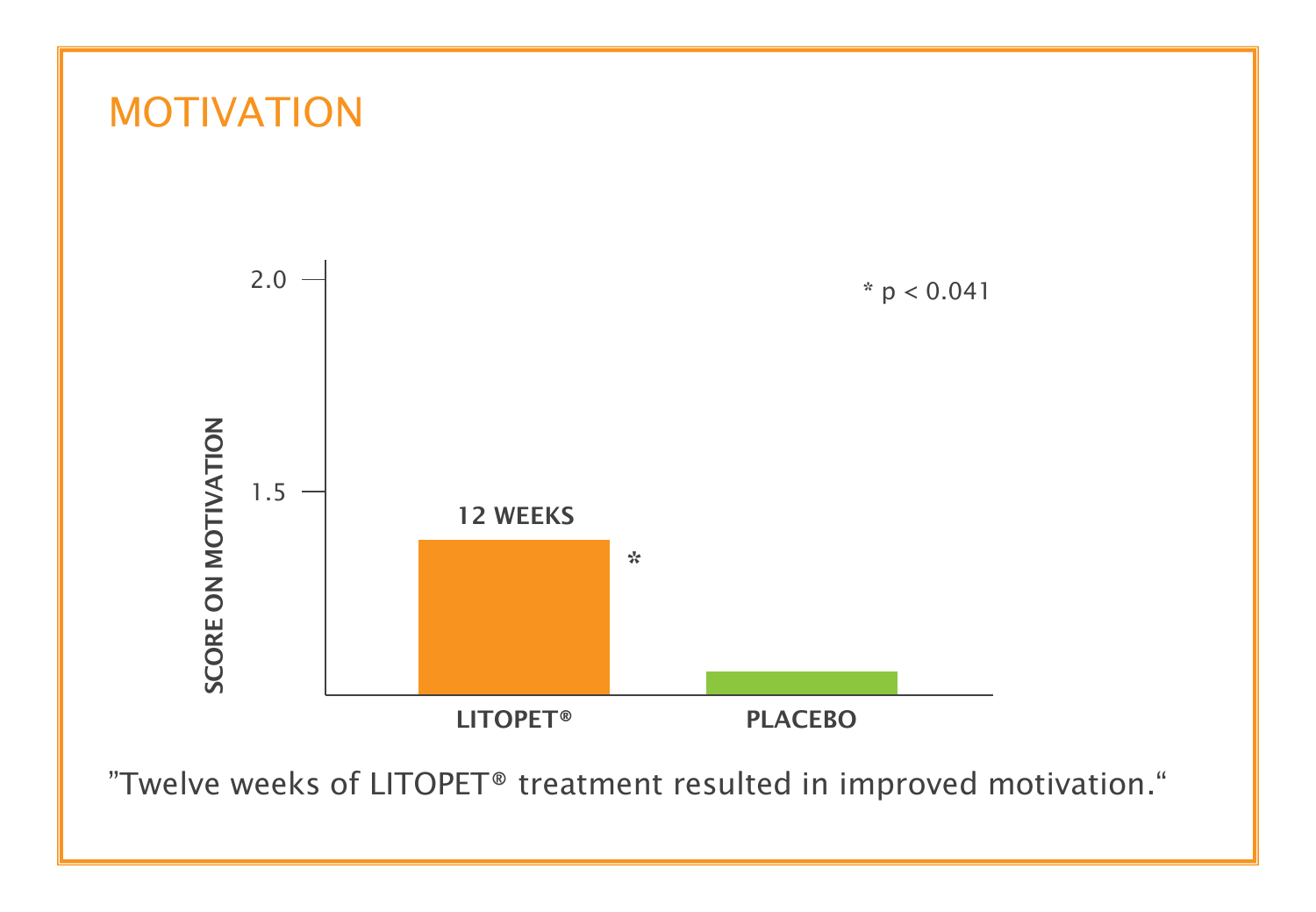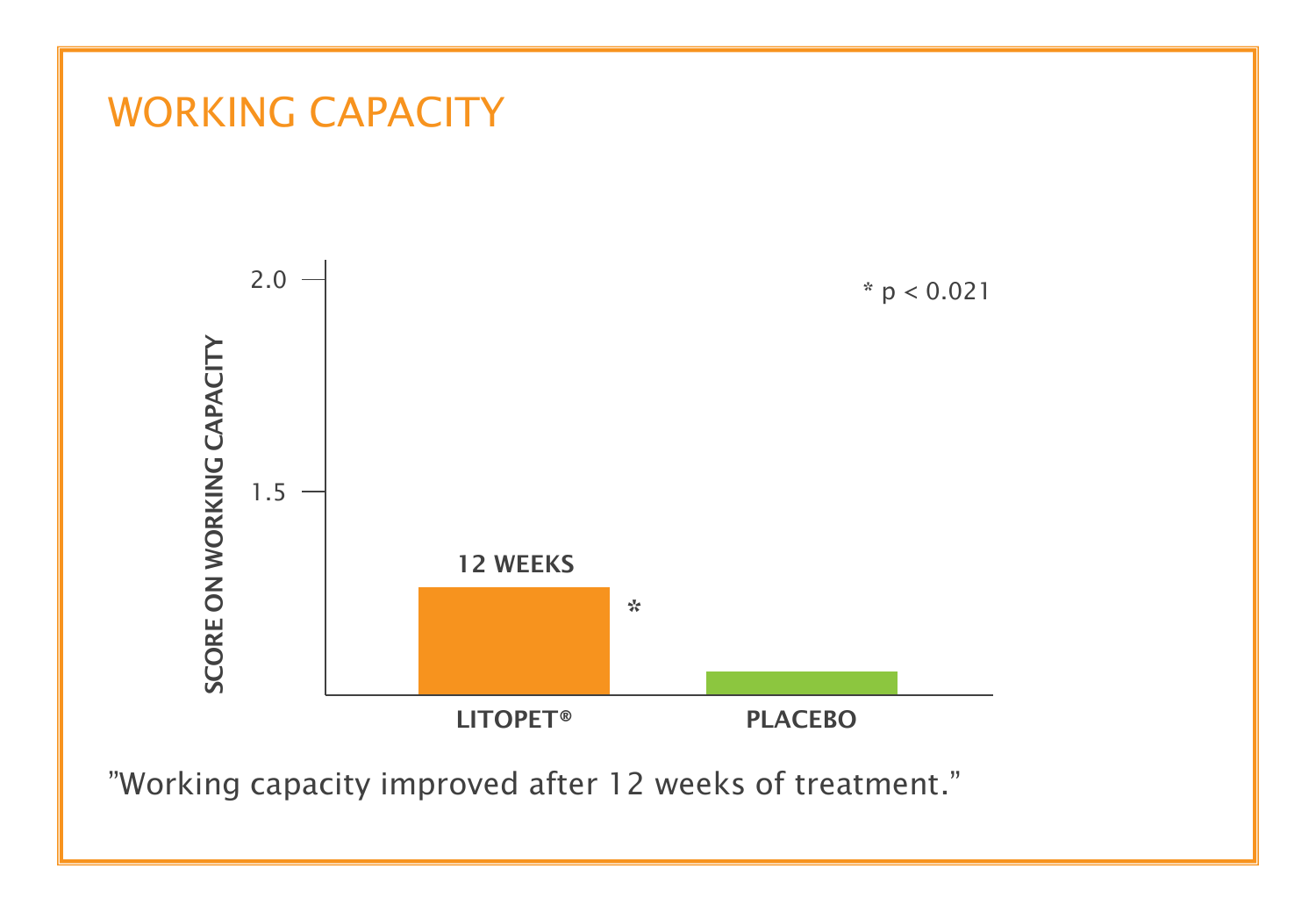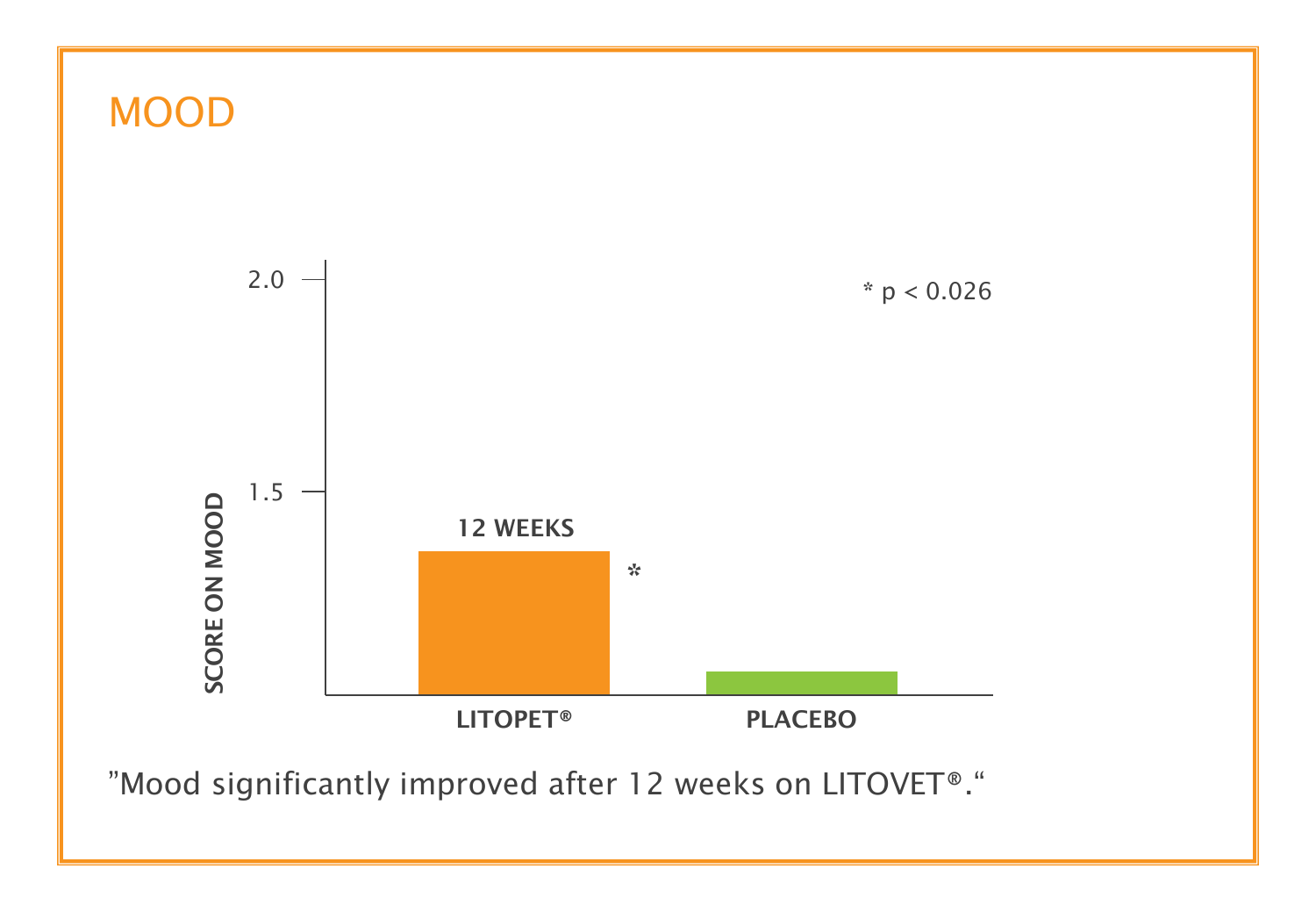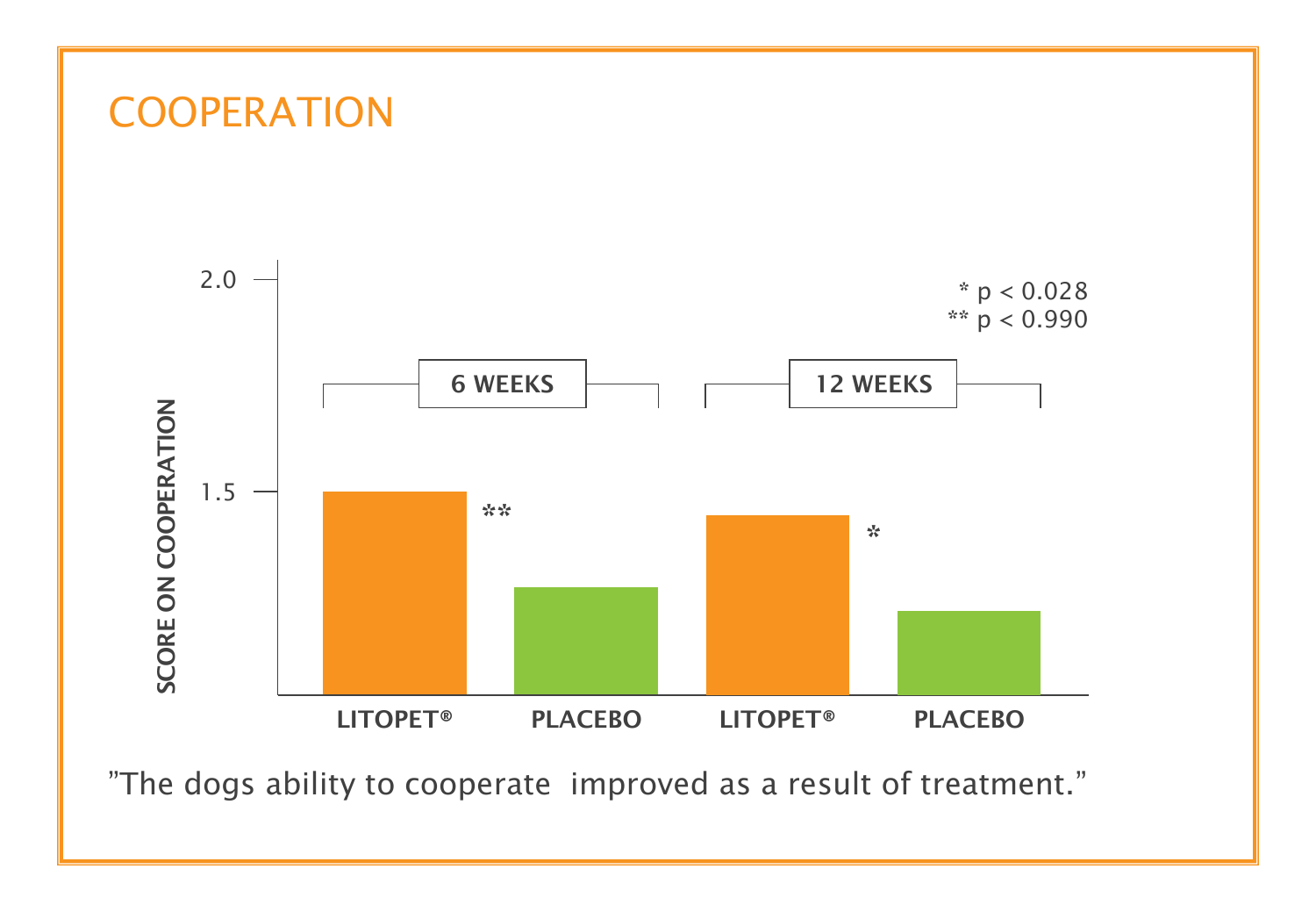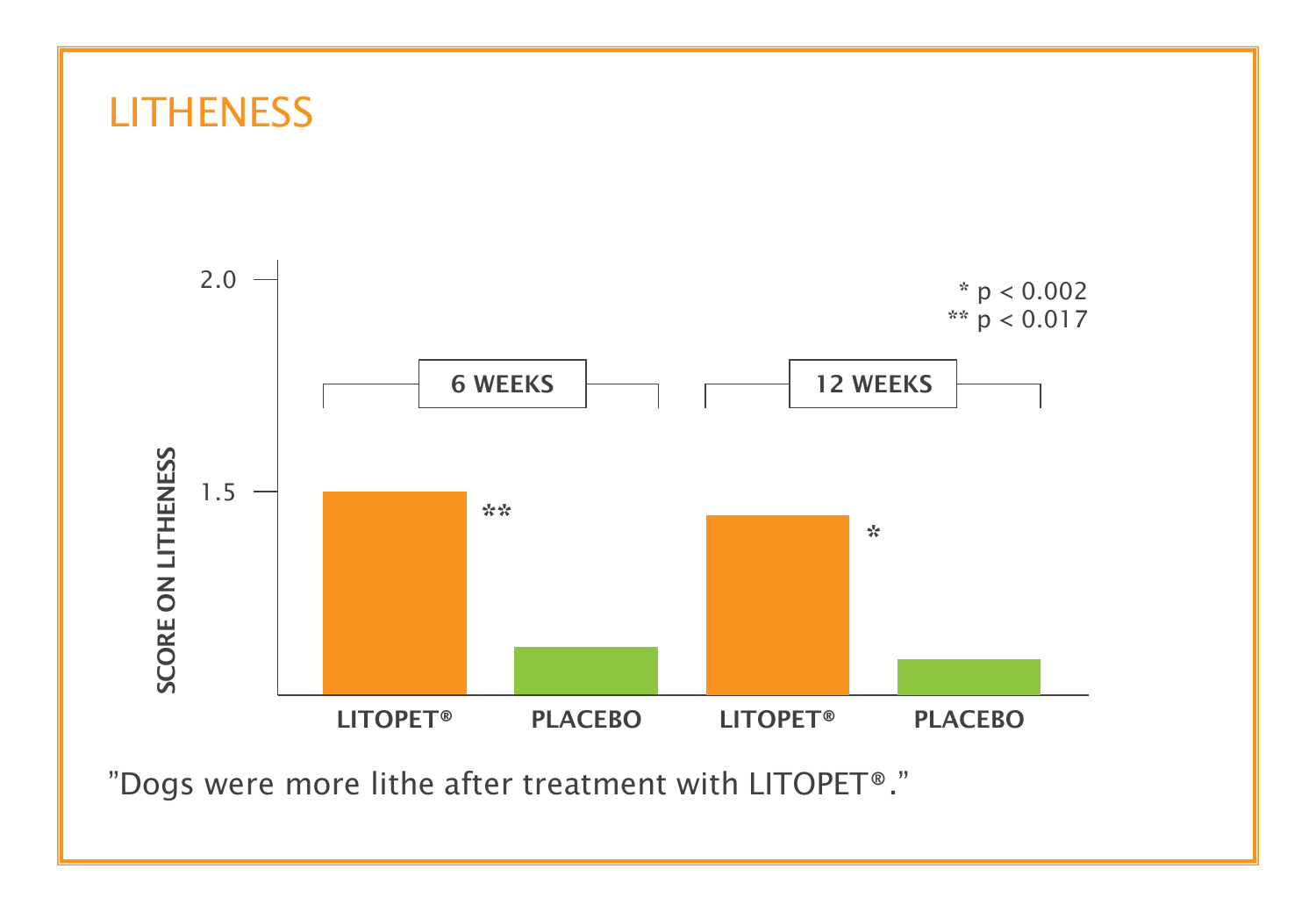

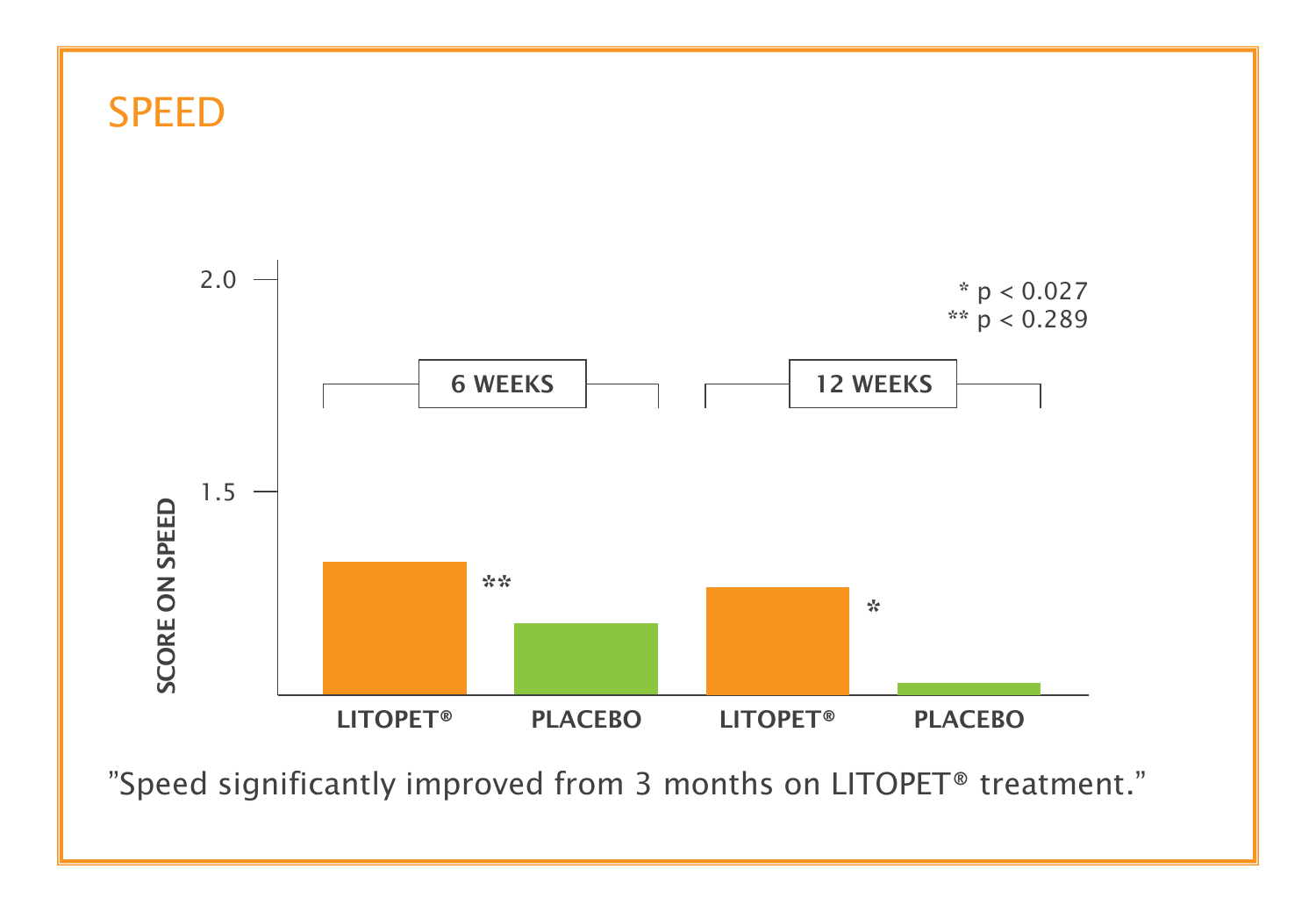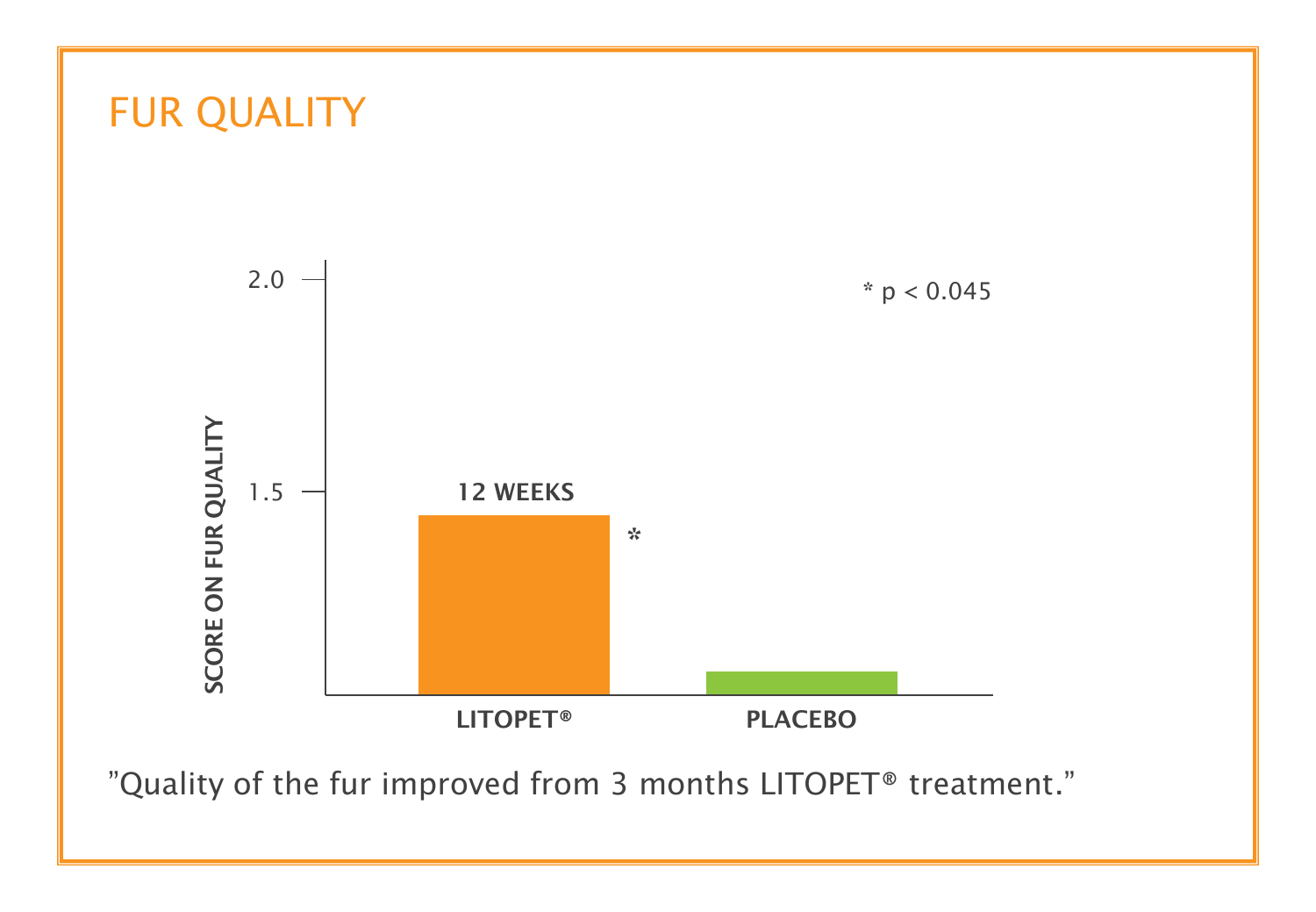### **CONCLUSION**

The present data suggest that LITOPET® exhibits anti-inflammatory properties in dogs and works as a strong antioxidant.

This can explain why the actively treated group of dogs showed an improvement in so many different activities as working capacity, litheness, speed and quality of the fur.